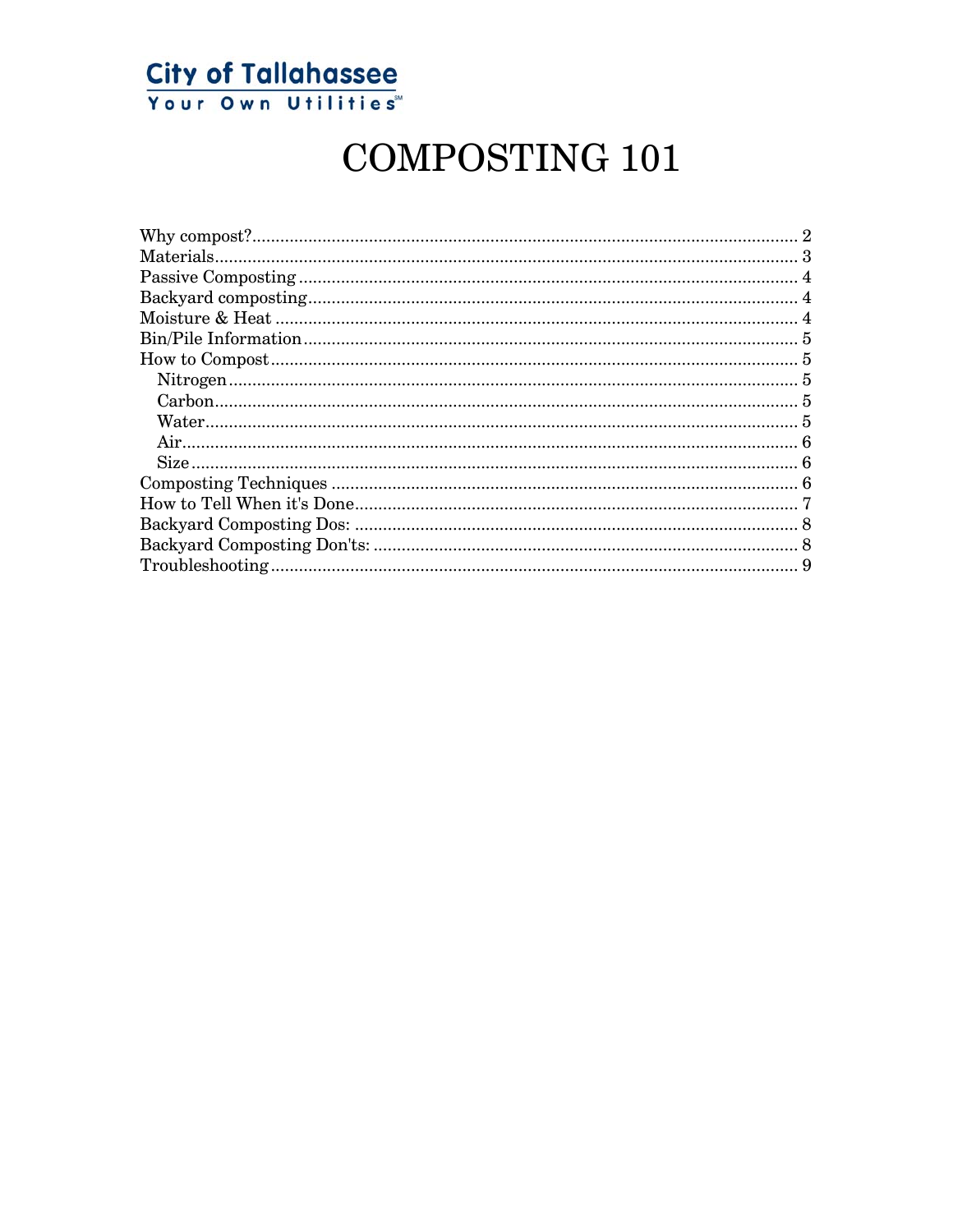#### <span id="page-1-0"></span>**Why compost?**

Composting recycles or "downcycles" organic household and yard waste into an extremely useful end-product called **compost**. Examples are fruit or vegetable kitchen waste and yard clippings. Ultimately this permits the return of needed organic matter and nutrients into the foodchain and reduces the amount of "green" waste going into landfills.

It is important to distinguish between terms such as "biodegradable", "compostable", and "compost-compatible".

- A **biodegradable** material is capable of being broken down completely under the action of microorganisms into carbon dioxide, water and biomass. It may take a very long time for a material to biodegrade depending on its environment (e.g. hardwood in an arid area), but it ultimately breaks down completely.
- A **compostable** material biodegrades substantially under composting conditions, into carbon dioxide, methane, water and compost biomass. Compost biomass refers to the portion of the material that is metabolized by the microorganisms and which is incorporated into the cellular structure of the organisms or converted into humic acids etc. Compost biomass residues from a compostable material are fully biodegradable. "Compostable" is thus a subset of "biodegradable". The size of the material is a factor in determining compostability because it affects the rate of degradation. Large pieces of hardwood may not be compostable under a specific set of composting conditions, whereas sawdust of the same type of wood may be.
- A **compost-compatible** material does not have to be compostable or even biodegradable. It may biodegrade too slowly to be compostable itself, or it may not biodegrade at all. However, it is not readily distinguishable from the compost on a macroscopic scale and does not have a deleterious effect on the compost (e.g. it is not a biocide). Compost-compatible materials are generally inert and are present in compost at relatively low levels. Examples of compost-compatible materials include sand particles and inert particles of plastic.

Although composting has historically focussed on creating garden-ready soil, it is becoming more important as a tool for reducing the solid waste stream. More than 60 percent of household waste in the United States is recyclable or compostable. But Americans only compost 8 percent of their waste. Surveys have shown that the #1 reason Americans don't compost their waste is because they feel the process is complicated, time-consuming or requires special equipment. However, especially in rural areas, much of the solid waste could be removed from the waste stream by promoting "extremely passive composting" where consumers simply discard their yard waste and kitchen scraps on their own land, regardless of whether the material is ever re-used as "compost".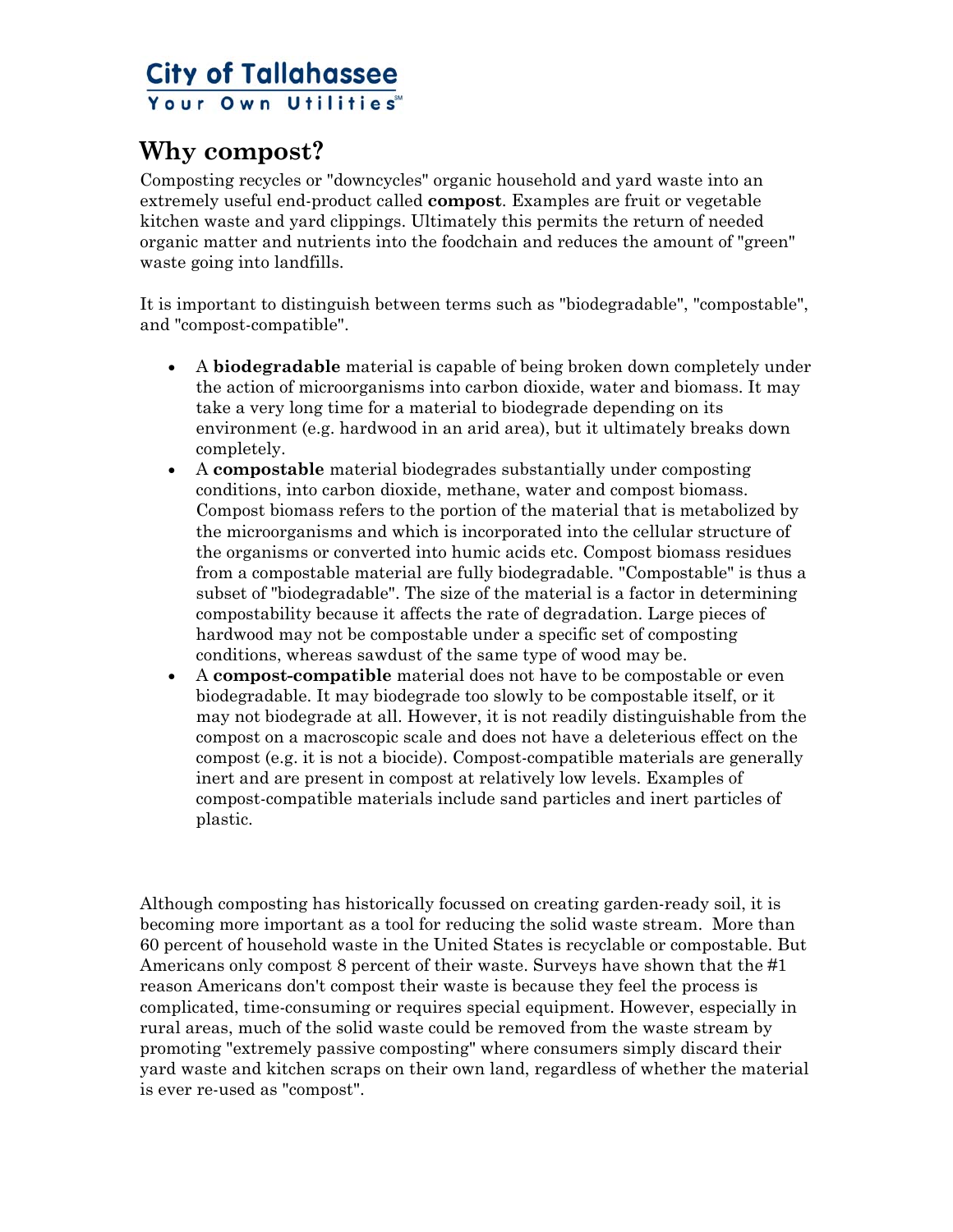#### <span id="page-2-0"></span>**Materials**

Many different materials are suitable for composting organisms. Composters often refer to the carbon to nitrogen ratio requirements; some materials contain high amounts of carbon in the form of cellulose which the bacteria need for their energy. Other materials contain nitrogen in the form of protein, which provide nutrients for the energy exchanges. It would however be an over-simplification to describe composting as about carbon and nitrogen, as is often portrayed in popular literature. Elemental carbon - such as charcoal - is not compostable nor is a pure form of nitrogen, even in combination with carbon. Not only this, but a great variety of manmade, carbon-containing products, including many textiles and plastics are not compostable.

For home-scale composting, mixing the materials as they are added increases the rate of decomposition, but it can be easier to place the materials in alternating layers, approximately 6 inches thick, to help estimate the quantities. Keeping carbon and nitrogen sources separated in the pile can slow down the process, but decomposition will still occur.

Some people put special materials and activators into their compost. A light dusting of agricultural lime can curb excessive acidity, especially with food waste. Seaweed meal provides a ready source of trace elements. Finely pulverized rock (rock flour or rock dust) can also provide minerals, while clay and leached rock dust are poor in trace minerals.

Some materials are best left to a "commercial" composting system, as they decompose slower, attract pests and require higher temperatures to kill disease causing organisms than backyard composting provides. These materials include meat, dairy products, eggs, restaurant grease and cooking oil.

Aerated composting is an efficient form of composting from the chemical point of view as it produces ultimately only energy in the form of waste heat and  $CO<sub>2</sub>$  and H2O . With aerated composting, fresh air (i.e. oxygen) is introduced throughout the mix of materials using any appropriate mechanism. The air stimulates the microorganisms that are already in the mix, and their by-product is heat. In a properly operated compost system, pile temperatures are sufficient to stabilize the raw material, and the oxygen-rich conditions within the core of the pile eliminate offensive odors. High temperatures also destroy fly larvae and weed seeds, yielding a safe, high-quality finished product.

Finally, aeration expedites the composting process through the mechanism of heating; elevated heat will drive biochemical processes faster, so that a finished product can be rendered in 60 to 120 days. Aerated compost is an excellent source of macro- and micro-nutrients as well as stable organic matter, all of which support healthy plant growth. In addition, the micro-organisms in compost aid in the suppression of plant diseases. Finally, compost retains water extremely well resulting in improved drought resistance, a longer growing season, and reduced soil erosion.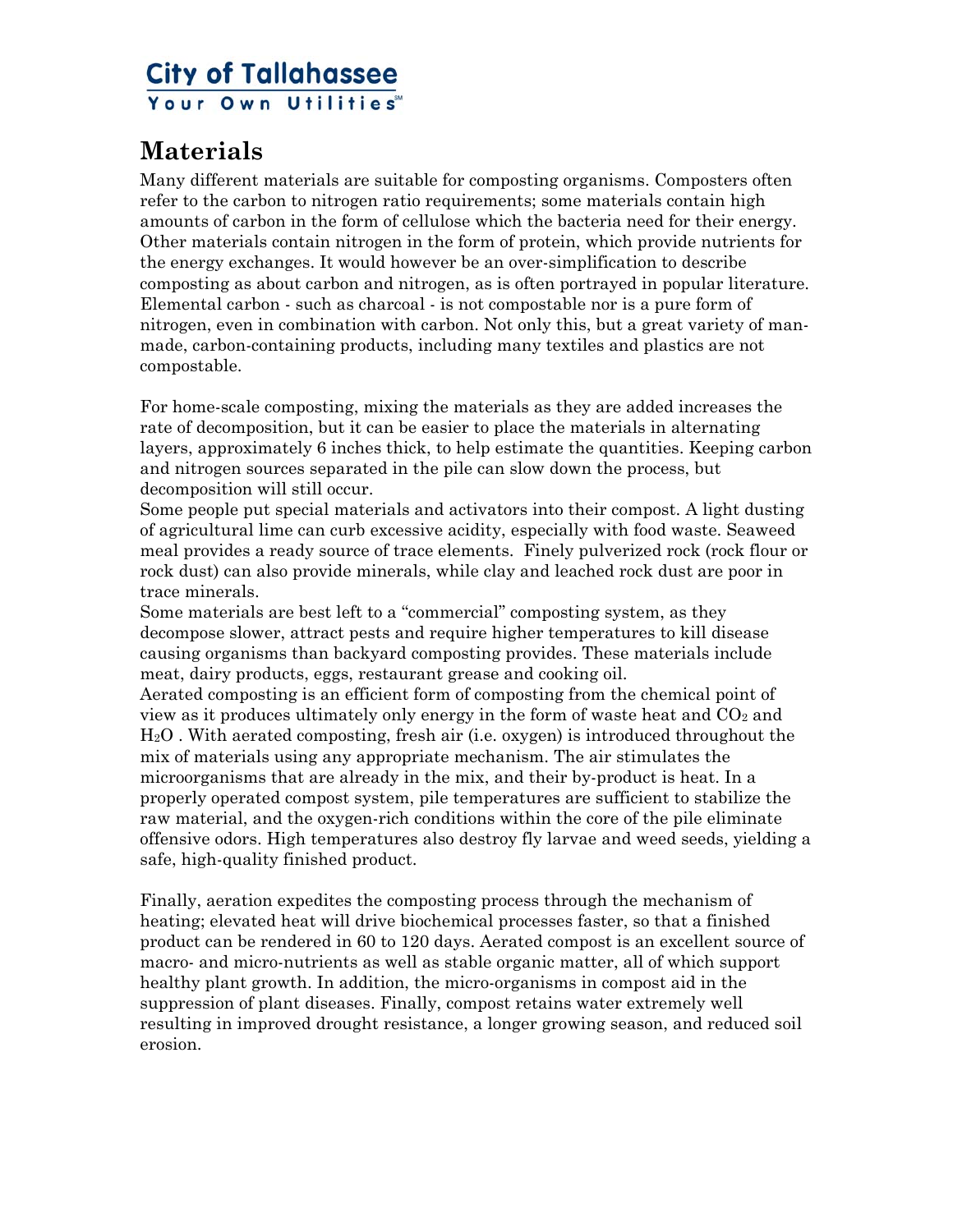#### <span id="page-3-0"></span>**Passive Composting**

Passive composting is composting in which the work needed to mix and turn the compost pile is kept to a minimum, and often as a result, the temperatures never reach much above 86 °F. It is slower but is the more common type of composting in most domestic garden compost bins. Kitchen scraps are put in the garden compost bin and left untended. This scrap bin can have a very high water content which reduces aeration, and so becomes odorous. To improve drainage and airflow, a gardener can mix in wood chips, small pieces of bark, leaves or twigs, or make physical holes through the pile.

#### **Backyard composting**

Home composters use a range of techniques, varying from extremely passive (throw everything in a pile and leave it for a year or two) to extremely active (monitor the temperature, turn the pile regularly, and adjust the ingredients over time). Some composters use mineral powders to absorb smells, although a well-maintained pile seldom has bad odors.

## **Moisture & Heat**

An effective compost pile is about as damp as a well wrung-out sponge. This provides the moisture that all life requires. Microorganisms vary by their ideal temperature and the heat they generate as they digest. Mesophilic bacteria survive best at temperatures of 20 to 44 °C (70 to 120 °F). Thermophilic (heat-surviving) bacteria grow optimally at around  $55^{\circ}$ C (130  $^{\circ}$ F), and can attain the fastest decomposition, since metabolic processes proceed more rapidly under higher temperatures. Elevated temperature is also preferred since it causes the most rapid plant disease reduction, and is more destructive of weed seeds.

The necessary material should be added, or the pile should be turned to aerate it and bring the outer layers inside and vice versa. You should add water at this time to help keep the pile damp. One guideline is to turn the pile when the high temperature has begun to drop, indicating that the food source for the fastest-acting bacteria (in the center of the pile) has been largely consumed. When turning the pile does not cause a temperature rise, it brings no further advantage.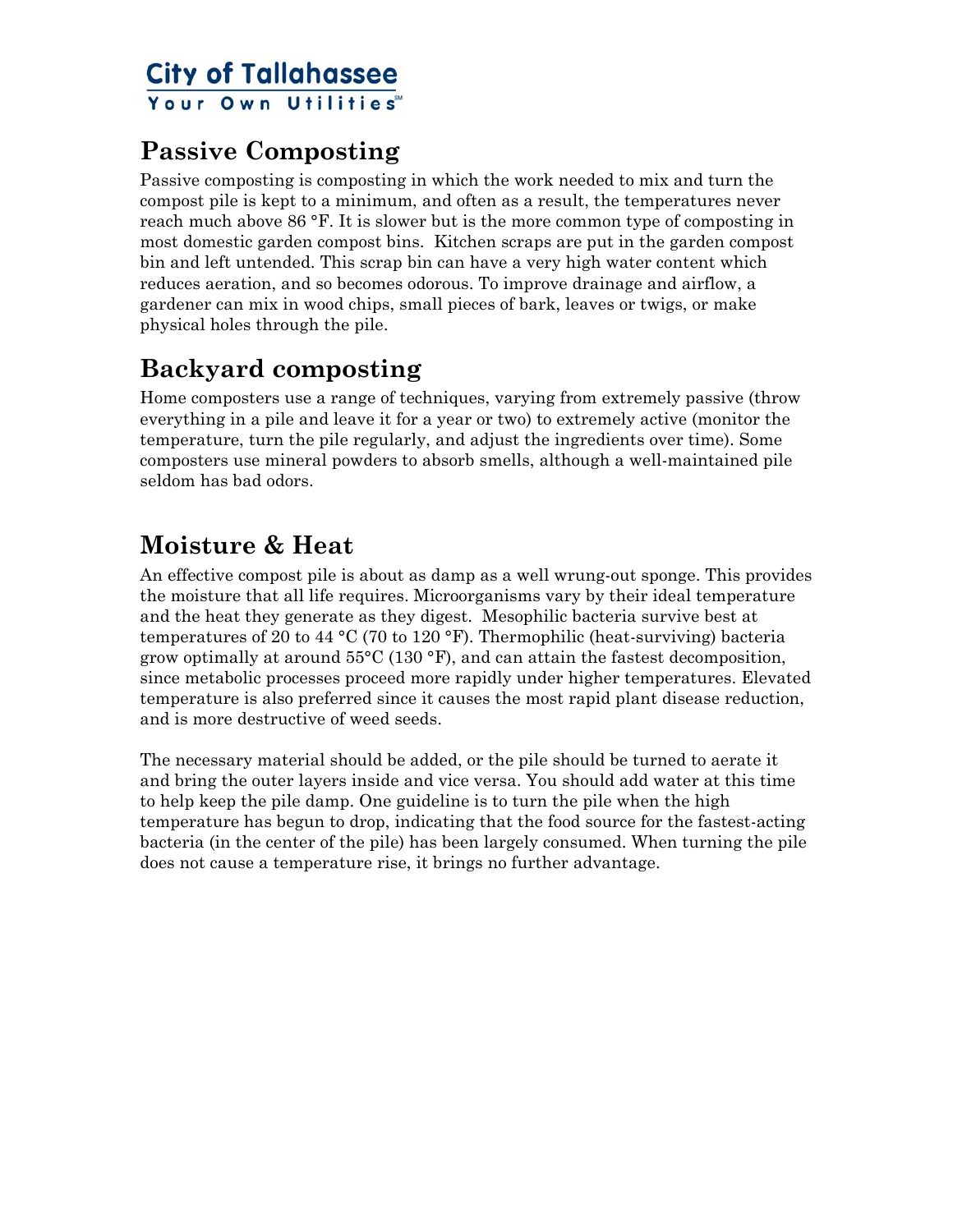#### <span id="page-4-0"></span>**Bin/Pile Information**

Composting can be practiced in most backyards in a homemade or manufactured composting bin or simply an open pile. Businesses, schools, and other facilities can also easily compost.

Homemade bins can be constructed out of scrap wood, chicken wire, or even old garbage cans (with holes punched in the sides and bottom).

Manufactured bins include turning units, hoops, cones, and stacking bins. These can be purchased from retail or mail order businesses. Take the time to consider your options and then select a bin that best fits your needs. If you would prefer to build your own bin, you can get instructions from California Integrated Waste Management Board publication #442-95-054

(www.ciwmb.ca.gov/Publications/Organics/44295054.pdf).

#### **How to Compost**

While a multitude of organisms, fungus and bacteria are involved in the overall process, there are four basic ingredients for composting: nitrogen, carbon, water and air. Composting is a lot like cooking, and the easiest compost recipe calls for blending roughly equal parts of green or wet material (which is high in nitrogen) and brown or dry material (which is high in carbon). Simply layer or mix these materials in a pile or enclosure; chop or shred large pieces to 12 inches or shorter. Water and fluff to add air. Then leave it to the microorganisms that will break down the material over time.

#### **Nitrogen**

Green materials such as grass clippings and landscape trimmings are ideal sources of nitrogen for composting. Vegetable and fruit trimmings and peels can also provide nitrogen. To reduce the potential for pests or odors, it is best to avoid meat or dairy scraps and bury any food scraps deep within the compost pile.

#### **Carbon**

Brown (dry) yard and garden material such as dry leaves, twigs, or hay can provide the carbon balance for a compost pile. Chop or shred large pieces to 12 inches or shorter (thick, woody branches should be chipped, ground up, or left out). Untreated wood chips and sawdust are a powerful carbon source, which may be useful if the pile contains excess nitrogen.

#### **Water**

One of the most common mistakes in composting is letting the pile get too dry. Your compost pile should be moist as a wrung-out sponge. Moisture content of 40 to 60 percent is preferable. To test for adequate moisture, reach into your compost pile and grab a handful of material and squeeze it; if a few drops of water come out, it's probably got enough moisture, if it doesn't, add water. When you water, it is best to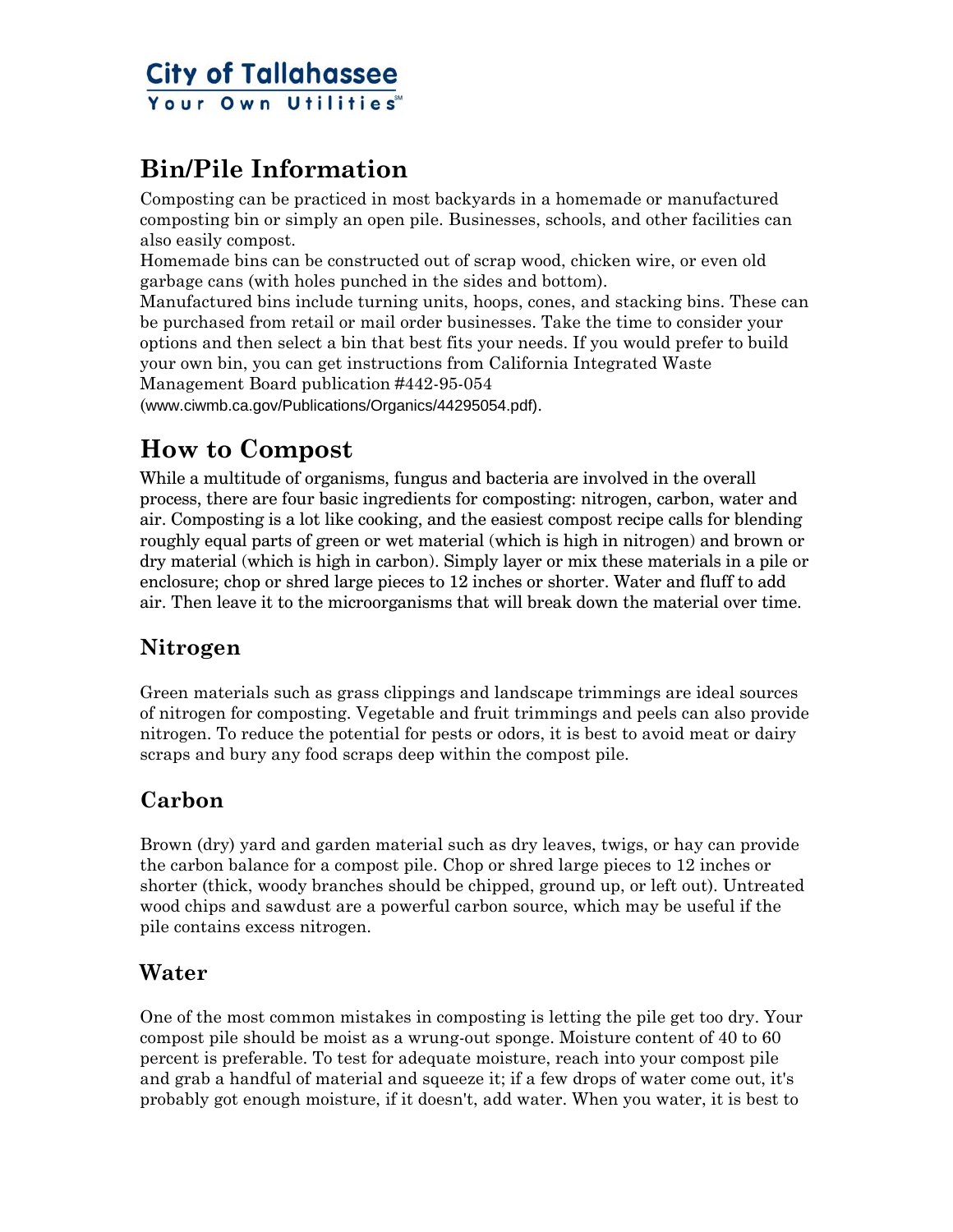<span id="page-5-0"></span>put a hose into the pile so that you aren't just wetting the top. You can also water as you are turning the pile. During dry weather, you may have to add water regularly. During wet weather, you may need to cover your pile. A properly constructed compost pile will drain excess water and not become soggy.

#### **Air**

The bacteria and fungus that are in your compost pile need oxygen to live and work. If your pile is too dense or becomes too wet, the air supply to the inside is cut off and the beneficial organisms die. Decomposition will slow and an offensive odor may arise. To avoid this and speed the process, turn and fluff the pile with a pitchfork often, perhaps weekly. You can also turn the pile by just re-piling it into a new pile; many composting bins make this easy to do by coming apart so you can easily re-pile the old pile back into the bin.

#### **Size**

Ideally, the compost pile should be at least three feet long by three feet wide by three feet high (one cubic yard). This size provides enough food and insulation to keep the organisms warm and happy and working hard. However, piles can be larger or smaller and work just fine if managed well.

#### **Composting Techniques**

Composting can be done "gourmet" style, requiring more effort, with quick results- or can be done more casually. Both ways will have a positive effect on the environment and produce usable compost. It just depends on how much time you want to spend with your compost pile and how fast you want the compost.

**"Gourmet"** compost piles that have the right blend of nitrogen (greens) and carbon (browns) and are kept moist and fluffed regularly, will heat up to temperatures of 120 to 140 degrees Fahrenheit. The high temperature will kill most weed seeds and speed up the decomposition process so that the compost may be ready in 2 to 3 months or less.

**"Casual"** compost piles are also quite workable since compost will "happen" even if you just pile on yard and food waste, water sporadically, and wait. The pile won't get as hot, so it won't decompose as quickly and may not kill weed seeds. Casual composting can take several months.

If you are thinking about starting a "casual" compost pile in your back yard, you may want to familiarize yourself with the critters taking up residence in your pile.

#### **"No-turn" Composting**

The biggest chore with composting is turning the pile from time to time. However, with 'no-turn composting', your compost can be aerated without turning. The secret is to thoroughly mix in enough coarse material, like straw, when building the pile. The compost will develop as fast as if it were turned regularly, and studies show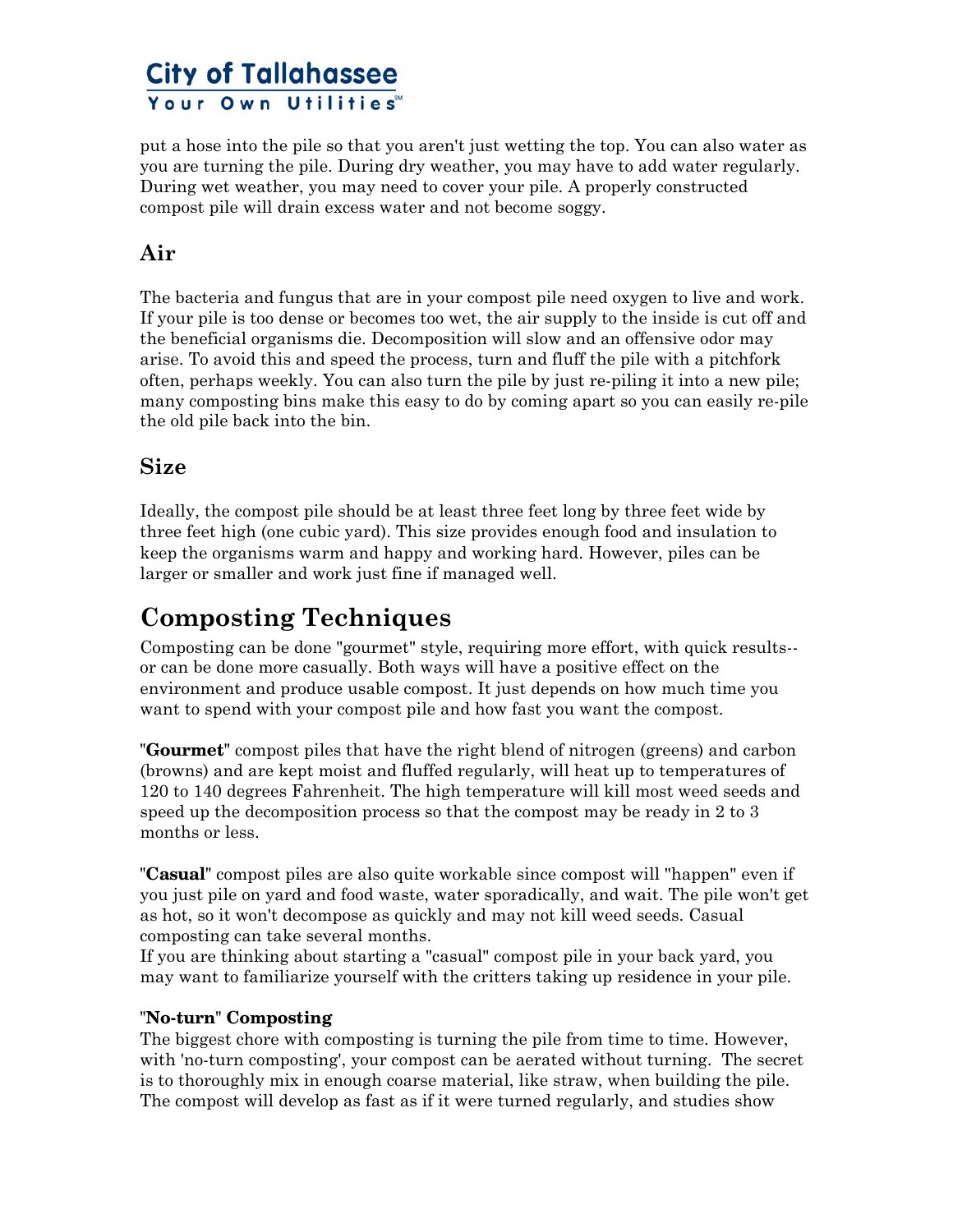<span id="page-6-0"></span>that the nitrogen level may be even higher than turned compost. With 'no-turn' composting, add new materials to the top of the pile, and harvest fresh compost from the bottom.

#### **Composting leaves**

If you have too many leaves to incorporate into the compost pile, you can simply compost the leaves separately. Locate the pile where drainage is adequate; a shaded area will help keep the surface moist. The leaf pile should be at least 4 feet in diameter and 3 feet high. The pile should be damp enough that when a sample taken from the interior is squeezed by hand, a few drops of moisture will appear. The pile should not be packed too tightly.

The pile will compost in 4 - 6 months, with the material being dark and crumbly. Leaf compost is best used as an organic soil amendment and conditioner; it is not normally used as a fertilizer because it is low in nutrients.

#### **How to Tell When it's Done**

Your compost is finished when the original material has been transformed into a uniform, dark brown, crumbly product with a pleasant, earthy aroma. There may be a few chunks of woody material left; these can be screened out and put back into a new pile.

You may want to stop adding to your compost pile after it gets to optimal size (see above) and start a new pile so that your first pile can finish decomposing (during which time the temperature will drop).

Backyard composting is best learned by doing. Through practice and observation you will find what works best for your home situation, and you can modify the process to suit your needs. There are also a number of books written on backyard composting; check your local library or bookstore.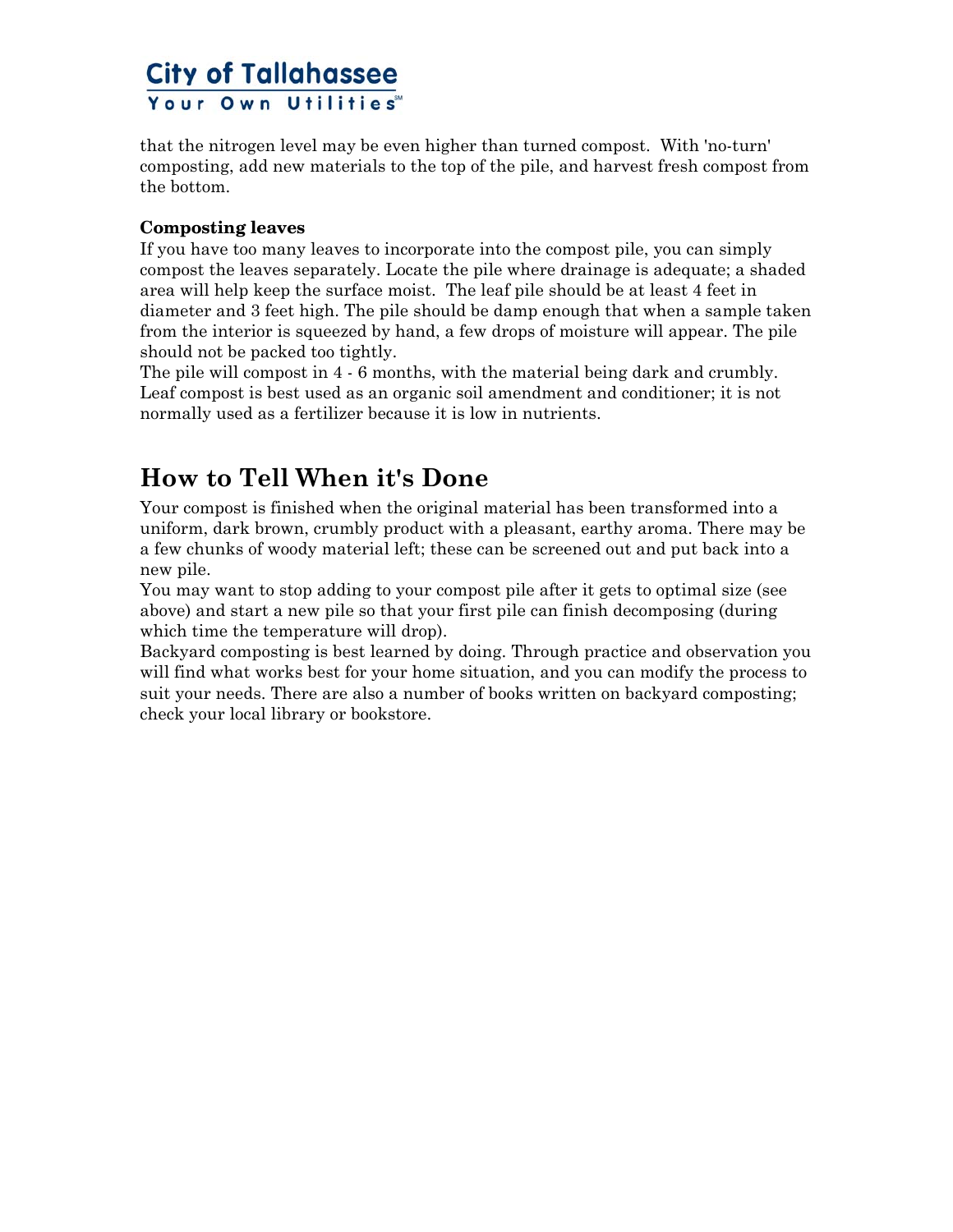#### <span id="page-7-0"></span>**Backyard Composting Dos:**

- Do chop compost materials into small pieces, which break down faster.
- Do cover food waste with soil or dry leaves to discourage flies.
- Do cover compost piles in winter and prolonged periods of heavy rain.
- Do use compost as a soil additive, and not as the 100 percent growing medium.
- Do add grass clippings and leaves gradually with other ingredients, or break them apart first.
- Do cover new additions to the compost pile with dry grass clippings or similar mulch.
- Do keep a large plastic container for kitchen waste, with a lid and a handle under the sink. Chop up any large chunks before you toss them in. When the container is full, then empty it into the compost pile. This reduces the number of trips you'll have to make.
- Do add garden soil to your compost. A layer of soil will help mask any odors, and microorganisms in the soil will accelerate the composting process.
- Do add lime or calcium to discourage flies.
- Do add sawdust to compost; but it should be mixed or scattered thinly to avoid clumping. Be sure sawdust is clean, with no machine oil or chain oil residues from cutting equipment.

## **Backyard Composting Don'ts:**

- Do not add meat scraps, bones, fish scraps, grease, pet waste, diseased plant materials or lawn clippings that have been sprayed with chemicals.
- Do not add perennial weeds (they can be spread with the compost) or diseased plants.
- Do not compost banana peels, peach peels and orange rinds, which may contain pesticide residue.
- Do not add black walnut leaves.
- Do not compost rhubarb leaves-they contain chemicals that may be toxic to organisms in the soil if the leaves haven't fully decomposed before you use the compost.
- Do not add invasive plants or weeds with persistent root systems or seeds (weeds in flower are fine).